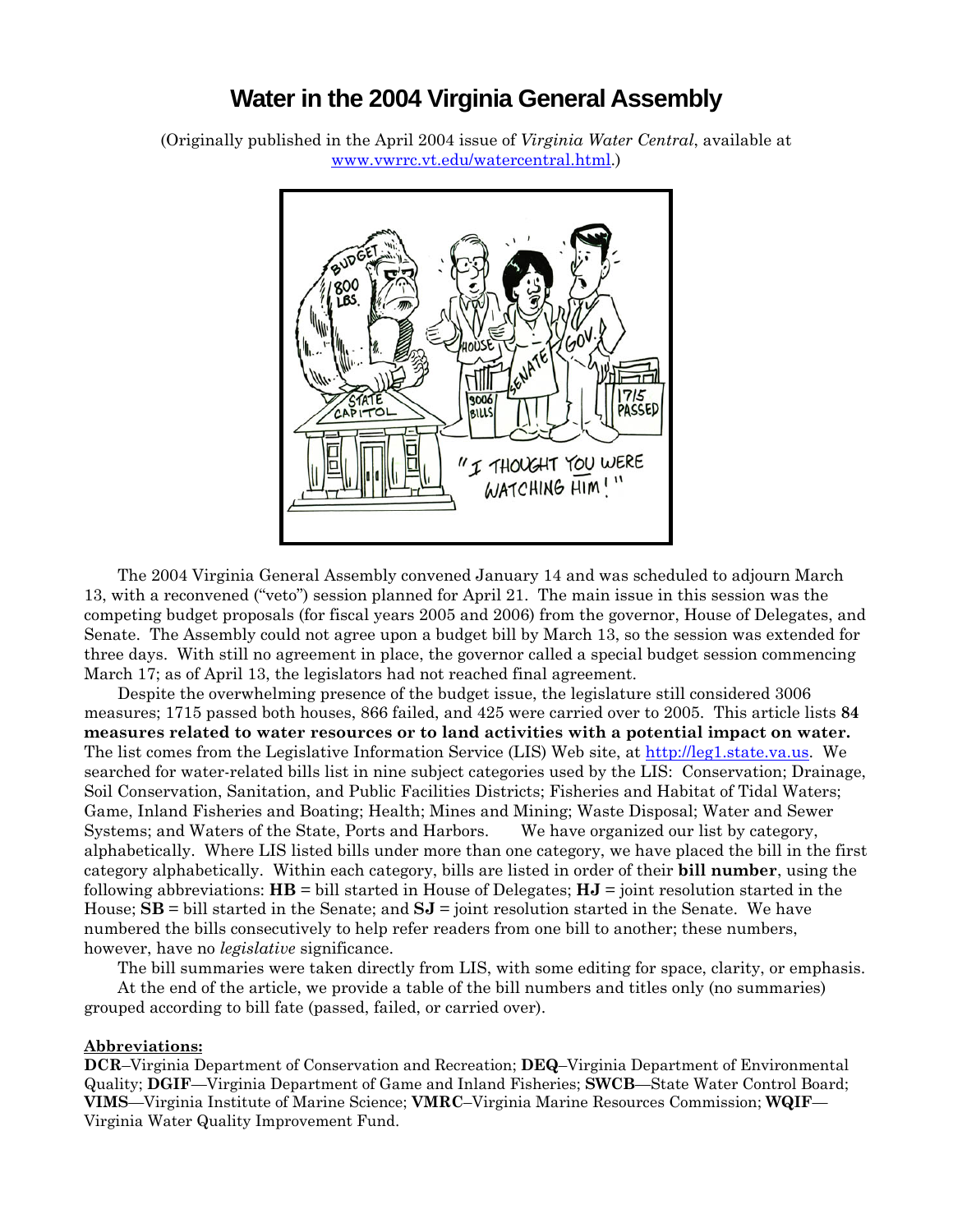### **CONSERVATION**

 [Click here for access to the Legislative Information System's site for the 2004 General](http://leg1.state.va.us/041/lis.htm)  [Assembly session. At this site, click on "Bills and Resolutions" to search by bills number for more](http://leg1.state.va.us/041/lis.htm)  [information about a particular bill.](http://leg1.state.va.us/041/lis.htm)

- **1) HB 445 Erosion and sediment control and stormwater management inspectors; certificate of competence. PASSED.** Requires personnel of the Department of Conservation and Recreation (DCR) (inspects for compliance with the Erosion and Sediment Control Law) and the Department of Environmental Quality (DEQ) (inspect for compliance with stormwater management permits) to hold valid certificates of competence of the Erosion and Sediment Control Law.
- **2) HB 693 Natural and Historic Resources Fund and Commission; created, report. FAILED.** Would have created the Virginia Natural and Historic Resources Fund, a permanent, non-reverting fund of money appropriated by the General Assembly and any other public or private money. The money in the Fund would have been allocated by the Secretary of Natural Resources to the Virginia Land Conservation Fund and the Virginia Water Quality Improvement Fund (WQIF). The bill would have established a seven-member commission to provide recommendations to the Secretary regarding the allocation of the Fund. Under the legislation, the \$10 fee currently assessed on various deeds for which the state recordation tax is collected would have been dedicated to the Fund. An identical bill, **SB 569**, and a related bill, **SB 527**, also failed.
- **3) HB 719 Chesapeake Bay Preservation Act; requires attorney general to defend locality if any private legal action is brought. CARRIED OVER.** Would require the attorney general, if requested by a locality, to defend the locality in a private legal action resulting from the locality's adoption or implementation of criteria developed by the Chesapeake Bay Local Assistance Board to regulate the land use and protect water quality. An identical bill, **SB 104**, failed. For a related bill, see **SB 427** (#15 below).
- **4) HB 883 Conservation easements; holders to have principal office in State. PASSED.**  Reduces, from five to four, the minimum number of years required for a holder of a conservation easement to have a principal office in the Commonwealth.
- **5) HB 1177 Stormwater management programs; reorganization. PASSED.** Consolidates Virginia's stormwater management programs within the DCR and transfers oversight responsibilities from the Virginia Board of Conservation and Recreation to the Virginia Soil and Water Conservation Board.
- **6) HB 1271 Soil and water conservation districts; nonpoint source pollution activities. PASSED.** Specifies the roles of soil and water conservation districts. Districts are to assist the DCR in (i) providing technical assistance to promote conservation management practices, (ii) delivering educational initiatives on water quality issues, and (iii) promoting incentives to encourage voluntary actions to minimize nonpoint source pollution. The districts will also be responsible for locally administering the Department's Agricultural Best Management Practices Cost-Share Assistance Program.
- **7) HB 1283 Erosion & Sediment Control Law; definition of land-disturbing activity. PASSED.** Specifies that only those surface or deep mining activities that are *authorized under a permit* issued by the Department of Mines, Minerals and Energy shall be excluded from the Erosion and Sediment Control Law's definition of "land-disturbing activity."
- **8) HB 1350 Environmental permit fees; applicable to water and non-hazardous solid waste. PASSED.** Assesses a combination of permit application fees, annual fees, and permit maintenance fees that will generate approximately \$6 million for the funding of air, water, and waste permit programs at the DEQ; authorizes the Air Pollution Control Board to collect a permit application fee not to exceed \$30,000 for new major stationary sources; establishes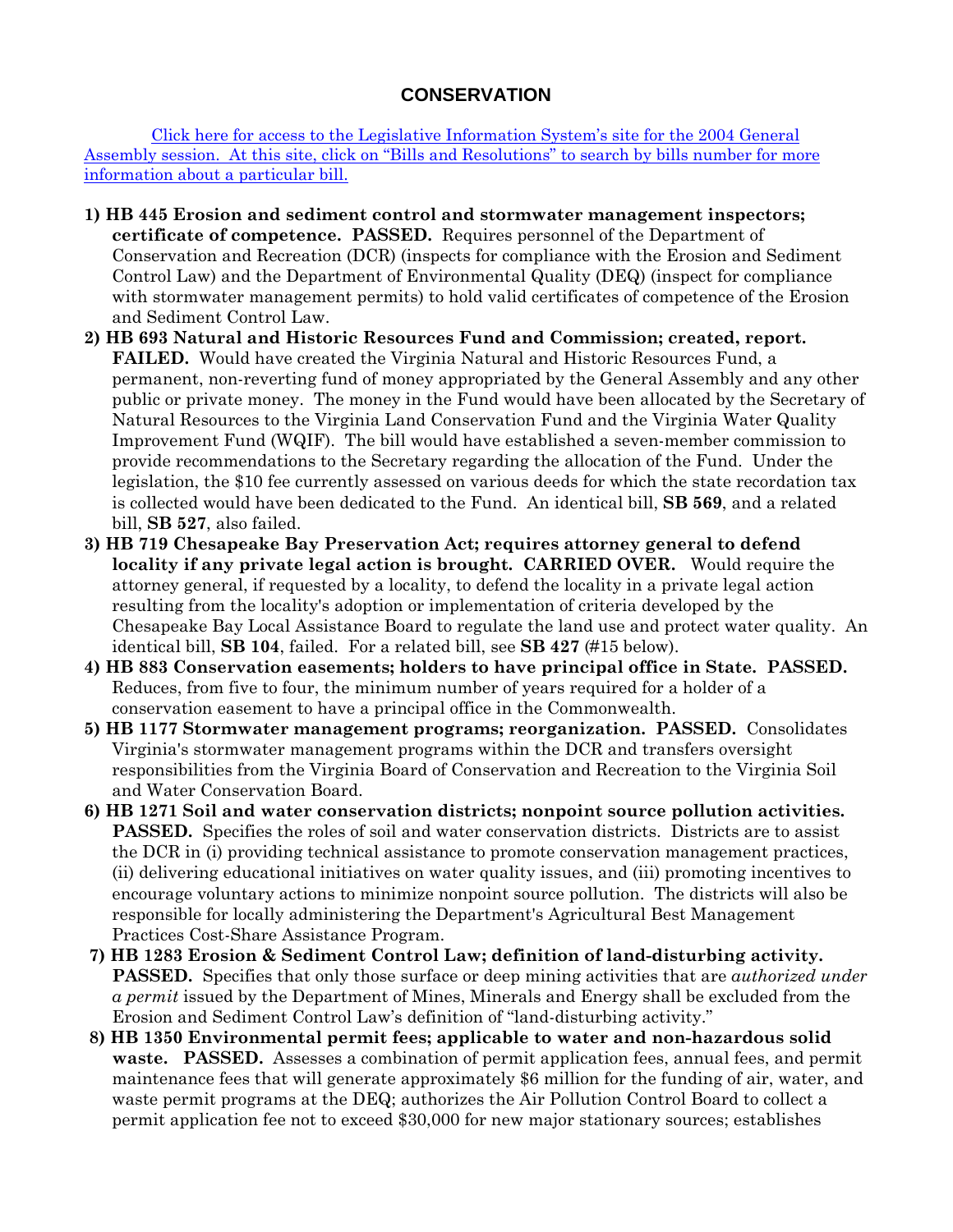annual fees for various non-hazardous solid waste management facilities including non-captive industrial landfills, construction and demolition debris landfills, sanitary landfills, incinerators, and other types of facilities; and establishes the maximum amounts that the State Water Control Board (SWCB) can charge for processing various types of water permits and the maximum amounts it can assess as a permit maintenance fee on each permit type. An identical bill, **SB 365**, also passed.

- **9) HB 1418 Water quality improvement fee; imposition. CARRIED OVER.** Would impose a \$1 per month fee on owners of improved real property having a value of more than \$60,000, with localities responsible for collecting the fee and remitting the funds to the State Treasurer for deposit in the WQIF. An additional \$1 per month fee would be assessed on such property owners if they are served by a wastewater treatment facility. The locality would be allowed to withhold quarterly \$10,000 or three percent of the amount due, whichever is less, to cover its administrative expenses. Seventy percent of the funds received would be allocated for pointsource pollution programs and 30 percent for nonpoint source-pollution programs.
- **10) HB 1436 Subaqueous lands; Marine Resources Commission to grant easement in Elizabeth River to VEPCO. PASSED.** Authorizes the Virginia Marine Resources Commission (VMRC) to grant an easement and 50-foot right-of-way to Virginia Electric and Power Company (VEPCO) in the Elizabeth River for the construction of an additional electrical transmission line cable to provide service to Norfolk and the surrounding area.
- **11) SB 104 Chesapeake Bay Preservation Act; requires attorney general to defend locality if any private legal action is brought. FAILED.** See **HB 719** (#3 above).
- **12) SB 322 Natural resources; recovery of damages to State. CARRIED OVER.** Would allow the attorney general to employ special counsel if he or she decides it is impracticable or uneconomical for the attorney general's office to render the required legal services for cases involving the recovery of damages to natural resources.
- **13) SB 365 Environmental permit fees; applicable to water and non-hazardous solid waste. PASSED.** See **HB 1350** (#8 above).
- **14) SB 426 Stormwater; regulation of billing charges. PASSED.** Allows a locality to combine the billings for stormwater charges with billings for water or sewer charges and to establish by ordinance the order in which payments will be applied to the different charges.
- **15) SB 427 Chesapeake Bay Preservation Act; expands boundaries. FAILED.** Expands the boundaries of the Chesapeake Bay Preservation Act to include the entire watershed of the Chesapeake Bay, not just Tidewater. For a related bill, see **HB 719** (#3 above).
- **16) SB 523 Watershed Coordination Program; established. PASSED.** Directs the DCR to create the Watershed Coordination Program to engage stakeholders within each of 14 major river basins to develop comprehensive strategic plans to mitigate and prevent nonpoint-source water pollution. The Program will continue the work of watershed roundtables, support citizen stewardship activities, and be coordinated with the agencies of the Secretariat of Natural Resources, the Department of Forestry, and the Department of Agriculture and Consumer Services. The Program will be funded with private funds; however, the initial costs associated with the development of the Program shall be paid from the WQIF. This bill allows up to \$65,000 per year from the WQIF to be used to cover costs of administering the Program. The DCR may assist in fund-raising efforts to supplement the Fund and provide assistance to the fund-raising efforts of the watershed roundtables.
- **17) SB 527 Land and Water Conservation Trust Fund; established. FAILED.** Would have established the Land and Water Conservation Trust Fund, capitalized from revenue generated from a fee imposed on waterworks owners of \$2 per water connection, a \$10 fee for each instrument recorded in deed books and upon each judgment docketed in the judgment lien docket book, general fund appropriations, and any other moneys available from public and private sources. This money was to allocated as follows: at least 47 percent to the Virginia Land Conservation Fund, at least 47 percent going to the WQIF, and up to six percent for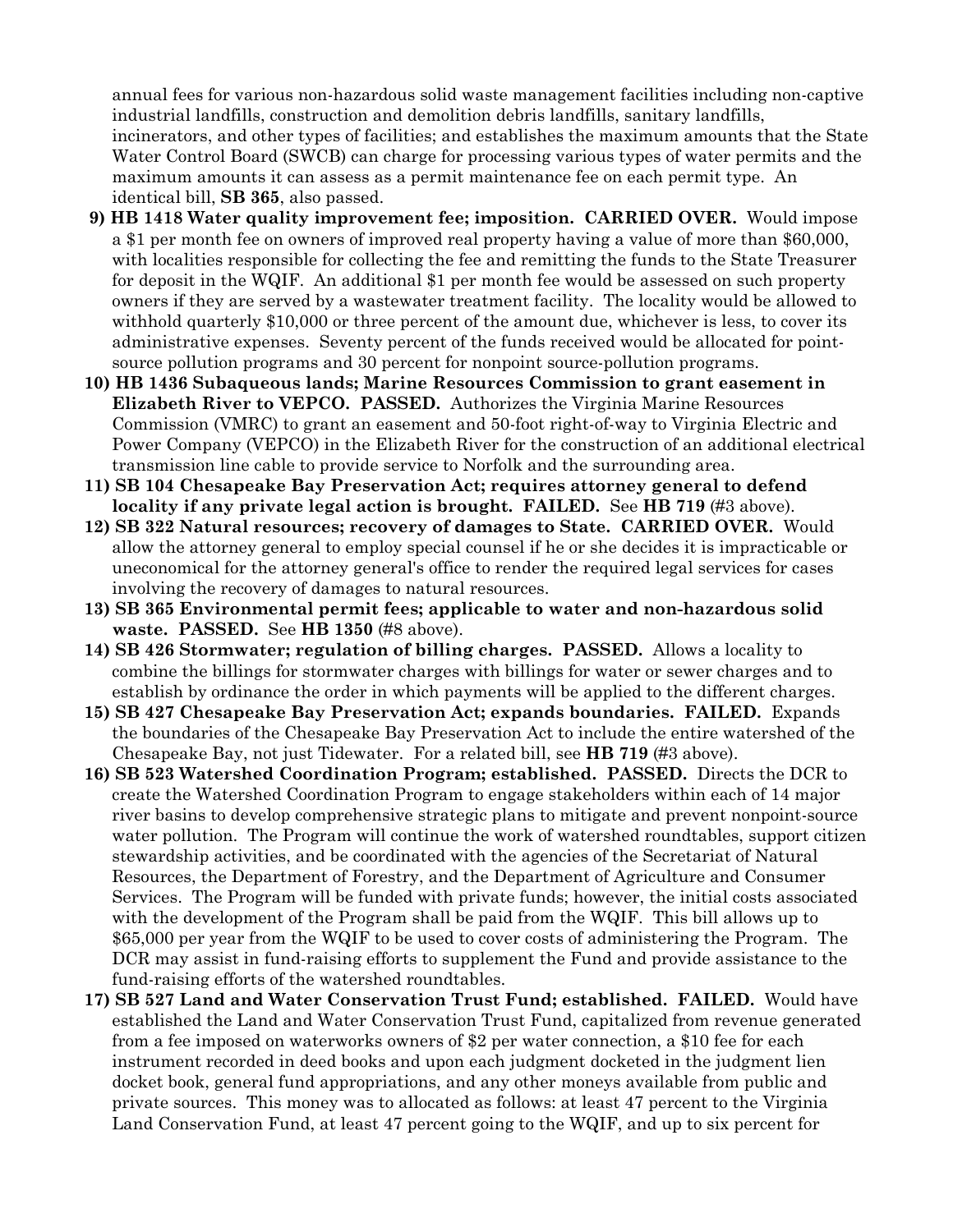management and administration of these two funds. Two related bills, **HB 693** (#2 above) and **SB 569** (#18 below), also failed.

- **18) SB 569 Natural and Historic Resources Fund and Commission; created, report. FAILED.** See **HB 693** (#2 above).
- **19) SB 586 Game & fish refuges & preserves; Bd. of Game & Inland Fisheries authorized to grant easements therefor. FAILED.** Would have allowed the Board of Game and Inland Fisheries to grant easements and rights of way over lands and waters acquired for game and fish refuges and preserves.
- **20) SB 639 Pollutant loading allocations; adoption of nitrogen & phosphorous levels in Chesapeake Bay tributaries. CARRIED OVER.** Would require the SWCB to adopt numeric pollutant-loading allocations for nitrogen and phosphorous for each of the major Chesapeake Bay tributaries; would establish initial loading allocations, which would remain in place until the Board adopts its loading requirements; and would authorize the Board to establish a point-source pollutant trading program for nitrogen and phosphorous.

### **DRAINAGE, SOIL CONSERVATION, SANITATION, AND PUBLIC FACILITIES DISTRICTS**

**21) HB 1429 Erosion and Sediment Control Law; submission of conservation plan for land-disturbing activities. CARRIED OVER.** Would require the Virginia Department of Transportation (VDOT) to submit a conservation plan to the DCR for each project involving a land-disturbing activity (defined as disturbed land areas of 10,000 square feet or greater). Currently, all state agencies, including VDOT, have the option of submitting to DCR one *annual* report specifying their land-disturbing activities.

### **FISHERIES AND HABITAT OF TIDAL WATERS**

- **22) HB 182 Bottomlands, state-owned; permits for use. PASSED.** Removes the VMRC's authority to assess royalties for the use of state-owned bottomland. The VMRC retains the authority to charge permit fees for the use of bottomland, the recovery of underwater historic property, and the removal of bottom material, easements, and leases. The bill removes the option available to ship construction and repair businesses of paying a one-time permit fee of up to \$5,000, in lieu of any other royalties; instead, businesses will have to pay a fee of between \$25 and \$100. An identical bill, **SB 606** (#37, below), also passed.
- **23) HB 446 Menhaden fishery; establishment of a management plan. FAILED.** Would have directed the VMRC to prepare and implement a menhaden fishery management plan.
- **24) HB 489 Wetlands boards; members. PASSED.** Directs localities that have enacted wetlands zoning ordinances and created wetlands boards to appoint 1—3 alternate members to such boards.
- **25) HB 758 Hunting, trapping and fishing licenses; exempts spouses of children and grandchildren. PASSED.** Exempts a landowner's grandchildren and their spouses from having to obtain a license to hunt, trap, or fish on their grandparents' property.
- **26) HB 797 Newport News reservoir project; VMRC to convey easement therefor. FAILED.** Would have authorized the VMRC to convey a permanent easement of approximately 0.9 acres in the Mattaponi River, in King William County, to the City of Newport News for the purpose of constructing a raw water intake structure to provide water supply for the Newport News reservoir project. An identical bill, **SB 420** (#34, below), also failed. For a related bill, see **SB 109** (#33 below).
- **27) HB 962 Concealed weapons; certain retired members of VMRC authorized to carry. FAILED.** Would have exempted from the permit requirements for carrying concealed weapons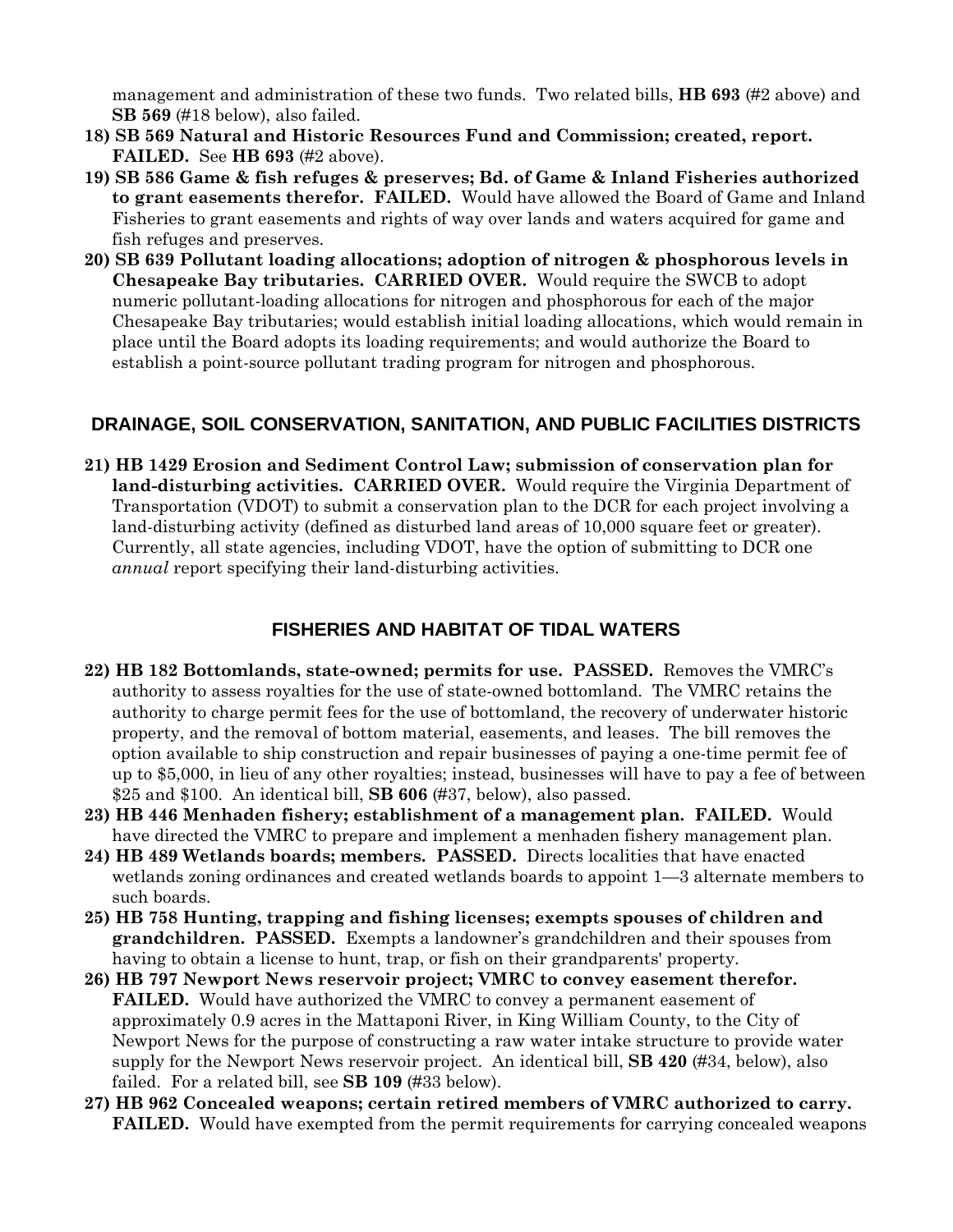any retired member of the Law Enforcement Division of the VMRC who has a service-related disability or at least 15 years of service (other than a person terminated for cause), provided such officer carries written proof of certain required documentation issued by the chief lawenforcement officer of the VMRC.

- **28) HB 1024 Saltwater fishing licenses and permits; fees increased. PASSED.** Authorizes the VMRC to increase fees administratively for saltwater fishing licenses and permits, but not more frequently than once every three years. The amount generated from increases in the *commercial* fishing fees is to be paid into the Marine Fishing Improvement Fund, and the amount generated from increases in the *recreational* fishing licenses is to paid into the Saltwater Recreational Fishing Development Fund. The bill also authorizes the VMRC to establish permit fees for delayed or limited entry fisheries, for shellfish relaying, and for scientific collections. For a related bill, see **HB 1452** (#31 below).
- **29) HB 1278 Oysters and clams; penalty for theft of certain. PASSED.** Provides that taking naturally occurring oysters or clams from leased planting grounds without the owner's permission constitutes larceny.
- **30) HB 1313 William J. Hargis, Jr., Library at Institute of Marine Science. PASSED.**  Designates the library at the Virginia Institute of Marine Science (VIMS) the William Jennings Hargis, Jr., Library.
- **31) HB 1452 Fresh water and saltwater fishing; a combined license may be established. PASSED.** Establishes a special combined fishing license for persons who want to fish in freshwater and saltwater. People who purchase this license will not have to buy a basic state fishing license issued by the Department of Game and Inland Fisheries (DGIF) or the saltwater recreational fishing license issued by the VMRC. The cost of this license is \$19.50 for residents and \$37.50 for nonresidents. Of the \$19.50 resident fee, \$7 will be paid into the Saltwater Recreational Fishing Development Fund, \$12 into the Game Protection Fund, and 50 cents to a VMRC sales agent. Of the \$37.50 nonresident fee, \$7 will be deposited in the Saltwater Recreational Fishing Development Fund, \$30 into the Game Protection Fund, and 50 cents to the sales agent. For a related bill, see **HB 1024** (#28 above).
- **32) HJ 226 Natural aquatic resources; VIMS to study. CARRIED OVER.** Would request VIMS, in consultation with appropriate state and federal natural resource management agencies, local governments, and interested parties to conduct a two-year study (to be submitted to the 2006 session of the General Assembly) of the natural aquatic resources associated with available water resources.
- **33) SB 109 Submerged land permit; exemptions. FAILED.** Would have exempted any water-supply project for which the SWCB had approved a Virginia Water Protection Permit from having to receive a separate permit from the VMRC for use of state-owned bottomland. The bill provided that although the permit could not be issued until the SWCB had consulted with the VMRC and considered its recommendations, issuance of the permit would constitute *final* state action on the project. For a related bill, see **HB 797** (#26 above).
- **34) SB 420 Newport News reservoir project; VMRC to convey easement therefor. FAILED.** See **HB 797** (#26 above).
- **35) SB 432 Bottomlands, state-owned; permits for use. PASSED.** Prohibits any person from reapplying for a VMRC bottomlands permit within a year of the denial of the original permit if it is for the same or substantially similar use of the bottomlands.
- **36) SB 605 Water columns for aquaculture purposes; leasing. PASSED.** Authorizes the VMRC to lease (for specified fees) the water column above certain state-owned bottomlands for aquacultural purposes. The applicant must identify the size, location, and characteristics of the proposed leased area, describe the types of aquaculture structures to be deployed, and provide a five-year development plan detailing the activities to take place in the leased area. Each five-year lease may be renewed for an additional five-year period, provided the area has been aquaculturally productive.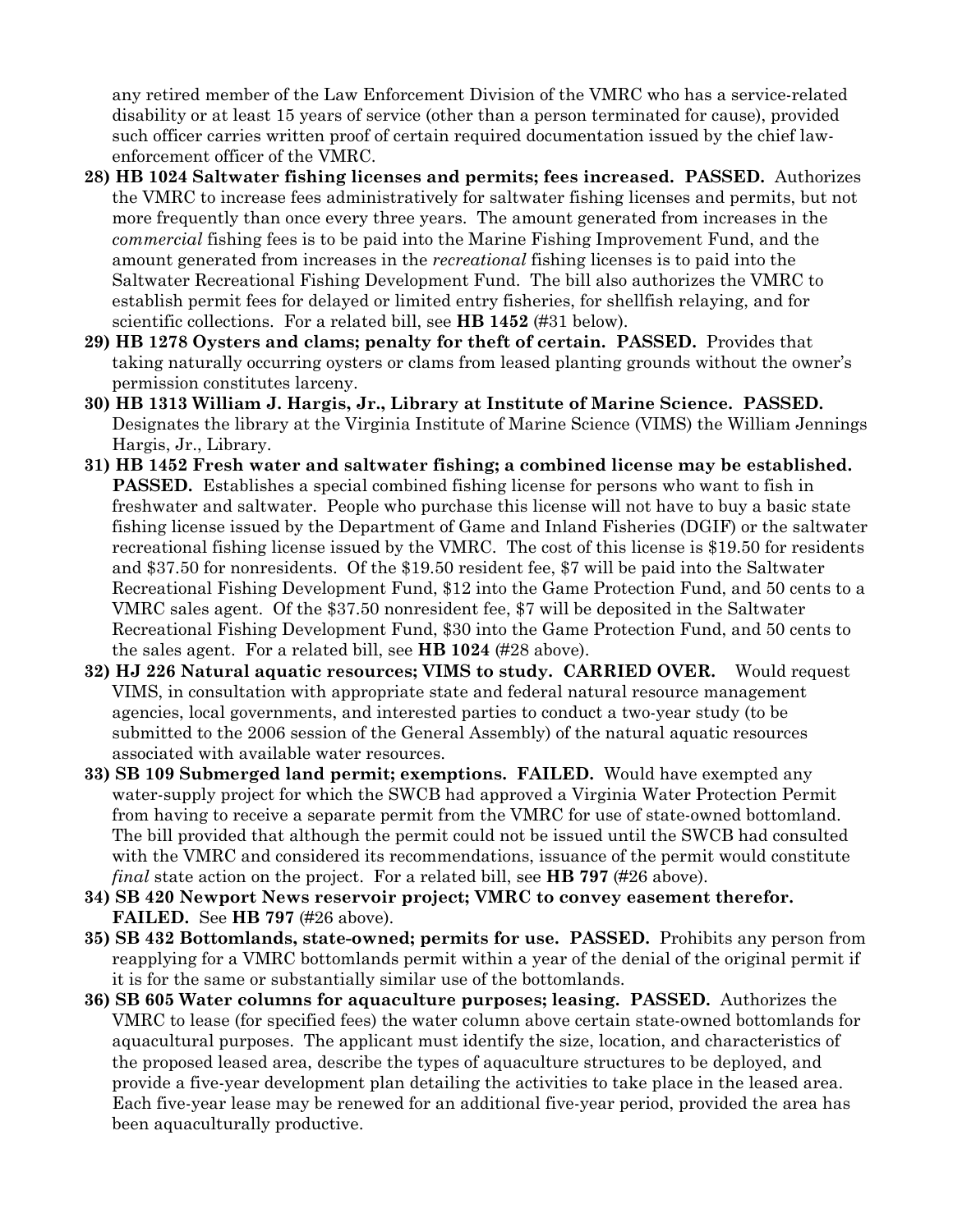**37) SB 606 Bottomlands, state-owned; permits for use. PASSED.** See **HB 182** (#22 above).

### **GAME AND INLAND FISHERIES**

- **38) HB 301 Hunting, trapping, fishing and motorboat registration; fees increased. PASSED.** Authorizes the Board of Game and Inland Fisheries to revise the fees for hunting, trapping, fishing, and motorboat registration. The fees cannot be changed more than once every three years. Any increase or decrease in the fee cannot be for more than \$5.
- **39) HB 1142 Aquatic nuisance species, nonindigenous; control and eradication. PASSED.** Directs the Department of Game and Inland Fisheries to utilize the best available scientific technology that is specific to controlling the targeted nonindigenous aquatic nuisance species, environmentally sound, practical, and cost effective. This bill also directs the Secretary of Natural Resources to seek and accept all possible funding to carry out the purposes of Virginia's nonindigenous aquatic nuisance laws.
- **40) SB 439 Sales and use taxes: entitles Hampton City to allocable revenues from watercraft business and sales. FAILED.** Would have dedicated to the City of Hampton 2 percent of the 3.5 percent state general sales tax, plus all of the watercraft sales tax from boat sales in the City and from sales made by boating businesses located in the City, for the purposes of enhancing and improving recreation opportunities for boaters and anglers and for conservation initiatives.
- **41) SB 554 Personal flotation devices; required for children. FAILED.** Would have required all children 12 years of age or younger to wear a Type I, II, III, or Type V U.S. Coast Guard-approved personal flotation device on recreational vehicles under 21 feet in length, with recreational vessel operators subject to a \$250 fine for violation. The bill defined "recreational vessel" to include any vessel capable of being used for transportation on water *when the vessel is being used for non-commercial purposes*.

### **HEALTH**

- **42) HB 747 Sewage systems and public water supplies, local; adequacy. CARRIED OVER.** Would direct the State Department of Health to undertake a comprehensive assessment process to determine the adequacy of local sewage systems and public water supplies provided to its citizens by each locality in the Commonwealth. If the department determined that a locality's sewage systems or public water supplies are not adequate to serve its current population, or will be inadequate within the next five years, and the locality failed to develop a program to cure this situation, then the department would establish and apply a local sewage system and public water supply residential development *impact fee* in such locality. The fee, collected from builders of new residential units, would be based upon the department's determination of the impact of each additional residential unit on existing sewage systems and public water supplies and on the costs of improving or developing new sewage systems and public water supplies in order to adequately meet the needs of such new residential development. The department would make disbursements to the locality for the acquisition, improvement, or development of new or existing sewage systems and public water supplies, until such time as the department determined that the local sewage systems and public water supplies are adequate.
- **43) HB 930 Septic systems; validity of septic tank permits. PASSED.** Grandfathers certain onsite sewage systems into the Board of Health's regulatory scheme. The bill provides that whenever any onsite sewage system is failing and the Board's regulations for repairing it impose (i) a requirement for treatment beyond the level of treatment provided by the existing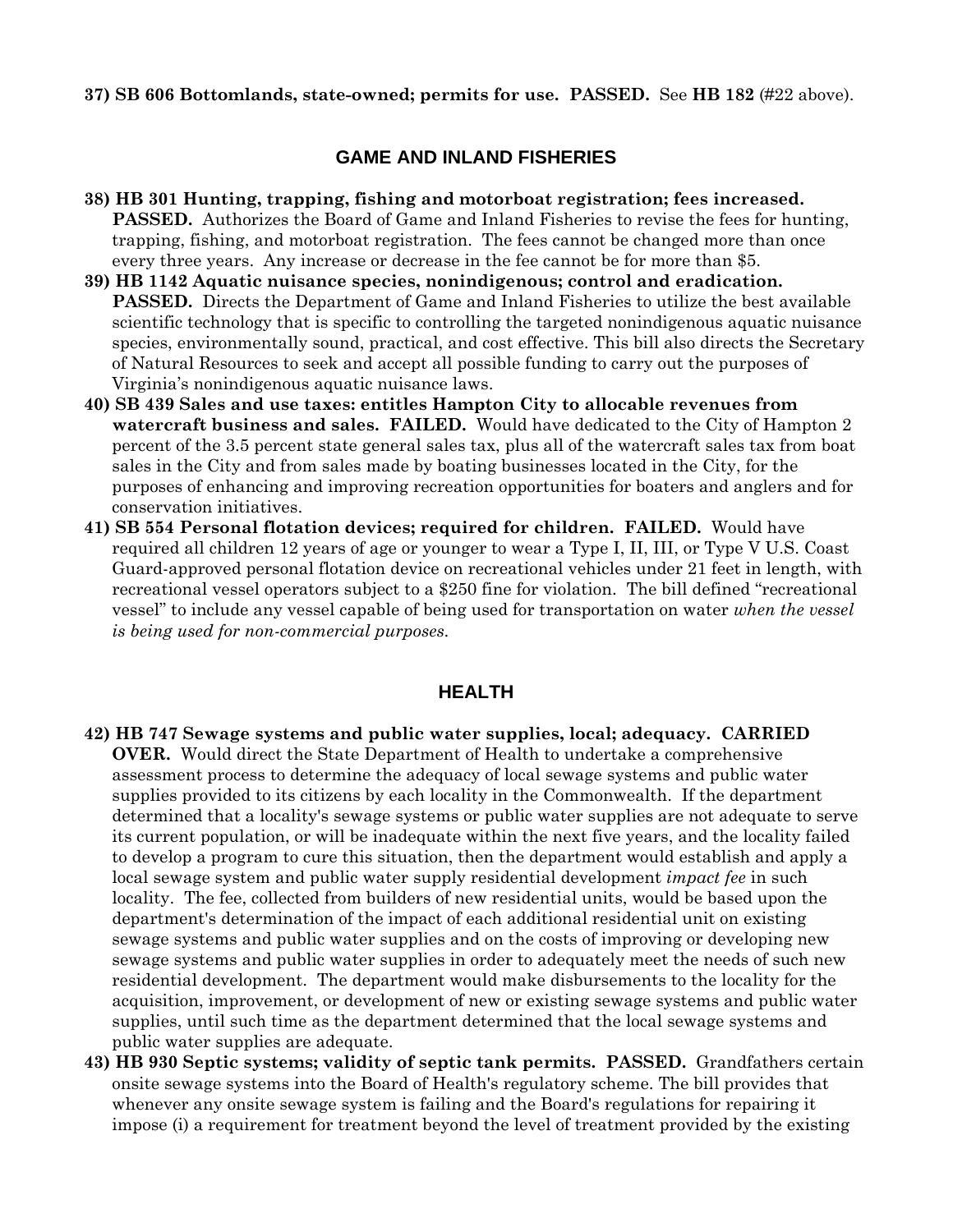onsite sewage system when operating properly or (ii) a new requirement for pressure dosing, the owner may request a waiver from such requirements. The Commissioner is required to grant such requests, unless he or she finds that the failing system was installed illegally without a permit. The owner of the property is required to disclose to all potential purchasers or mortgage holders that any operating onsite sewage system permit granted under a waiver shall be null and void at the time of transfer or sale of the property.

- **44) HB 1198 Public water supplies; emergency plans for safe handling during any extended power outage. PASSED.** Authorizes the Board of Health to promulgate requirements and criteria for community public water suppliers to develop and maintain an emergency management plan for providing pure water during any extended power outage.
- **45) SB 125 Water wells; location and testing in Goochland County. PASSED.** Adds Goochland County to those localities that may establish their own standards, consistent with State Board of Health regulations, for location and testing of water from private wells, and to establish *more stringent* standards for construction and abandonment of such wells.

#### **WASTE DISPOSAL**

- **46) HB 639 Landfills; siting in Appomattox County, submission of environmental impact reports. PASSED.** Authorizes Appomattox County to construct a landfill closer to an existing public water supply intake or reservoir than is allowed by law, if the Director of the DEQ finds that the distance would not be detrimental to human health and the environment, and provides that a new landfill in Appomattox can be sited in a wetland. (Under current law, a landfill cannot be within five miles up-gradient of any water supply intake or reservoir and cannot impact 1.25 acres or more of wetlands.) The bill prohibits any further exemptions from the landfill-siting requirements unless an environmental impact statement, subject to a public hearing, has been submitted to the Virginia Waste Management Board.
- **47) HB 1462 Solid waste; per ton fees for disposal. CARRIED OVER.** Would establish a \$5 per ton municipal solid waste disposal fee to be collected by localities where the municipal solid waste landfills are located; 50 percent of the money collected would be retained by the host localities for abatement of solid-waste related pollution, groundwater monitoring and cleanup, litter control, recycling, or for other waste-related purposes; and 50 percent would go to the state's Landfill Cleanup and Closure Fund, the Brownfields Restoration and Economic Redevelopment Assistance Fund, and Environmental Emergency Response Fund.
- **48) HJ 247 Municipal solid waste; urging Congress to enact legislation to regulate importation thereof. PASSED.** Memorializes Congress to enact the State Waste Empowerment and Enforcement Provision Act of 2003, which gives state and local governments the authority to regulate the importation of solid waste into their jurisdictions. An identical bill, **SJ 79** (#50 below), also passed.
- **49) SB 315 Green schools program; to promote waste reduction and resource efficiency. PASSED.** Authorizes the Board of Education to assist local school boards in the development and implementation of programs of instruction that comply with the provisions of Standard 1 of the Standards of Quality, specifically relating to citizenship and environmental issues and geography necessary for responsible participation in American society and the international community. Any such "green schools" program will focus on waste reduction through recycling and other mechanisms and educating students to help schools contain costs and to reduce waste production through resource efficiency. The bill *does not require* the Board or any school board in the Commonwealth to implement a green school program, nor is it meant to imply or otherwise indicate that state or local funding is required to develop or implement any green school program.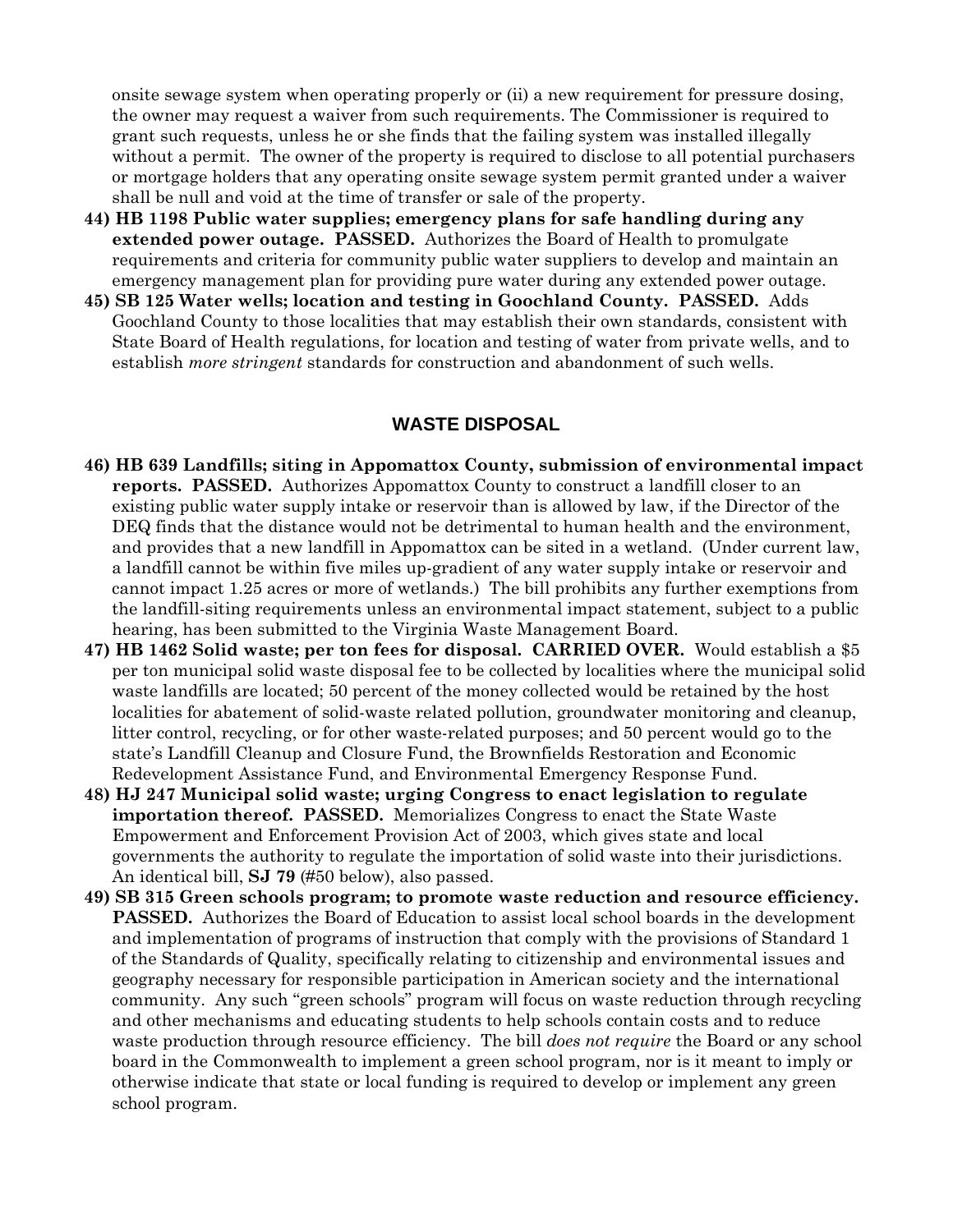**50) SJ 79 State Waste Empowerment and Enforcement Provision Act of 2003; urging Congress to promptly enact. PASSED.** See **HJ 247** (#48 above)*.*

### **WATER AND SEWER SYSTEMS**

- **51) HB 100 Water and sewer connections; suspension. FAILED.** Would have provided that a locality or a water and waste authority may suspend connections to its water and sewer systems during periods when mandatory water-conservation measures have been imposed by the locality or by the Commonwealth in the area of the connections.
- **52) HB 335 Zoning ordinances; to promote quality water resources. FAILED.** Would have provided that the general purpose of promoting the health, safety, or general welfare of the public shall explicitly include the authority—through zoning, subdivision, site-plan and building-permit actions—to regulate, restrict, permit, prohibit, and determine the uses of land *based upon* the present availability of drinking-water resources and upon objective measures of future water-resource availability.
- **53) HB 601 Water supplies; inspection. PASSED.** Removes the requirement that localities test the public water supply for the presence of methyl tertiary-butyl ether (MTBE).
- **54) HB 737 Water and sewage systems; mandatory connection in Franklin County. PASSED.** Adds Franklin County to those counties allowed to require connection to their water and sewage systems by owners of property that may be served by such systems and to the list of localities that may provide that taxes or charges imposed for water or sewer use thereof shall be a lien on the real estate served by the water or sewer system. A related bill, **SB 600** (#61 below), also passed.
- **55) HB 919 Water and sewer authorities; conduits for fiber optic cable. PASSED.**  Permits water and sewer authorities to install, own, and operate pipe or conduit to carry fiber optic cable.
- **56) HB 967 Water systems and small water utilities; requires emergency electricity generation systems. CARRIED OVER.** Would require the owner of a water system or a small water utility to prepare a cost study and file it with the State Corporation Commission if more than 50 percent of the water system's or water utility's customers request the emergency system in writing. The cost study would include an analysis of different options available for an *emergency electricity generation system* and shall itemize all the costs reasonable and necessary relating to the purchase, installation, operation, and maintenance of such a system. The Commission would determine the reasonableness of the cost study, and if a cost study is deemed reasonable, poll the customers of the water system, after providing information regarding the costs involved, to determine whether more than 50 percent of the customers continue to request that the system be installed. If more than 50 percent of a water system's customers continue to request that a system be installed, then the water system would install such a system within a reasonable time and ensure that it is fully operational. The owner of the water system or small water utility would be allowed to recover the costs incurred to comply with the mandate as a part of the monthly billing amortized over a five-year period.
- **57) SB 110 Water supply plan regulations; effective date. PASSED.** Delays the effective date of water supply plan regulations one year. Under the bill passed in 2003, the SWCB was prohibited from finalizing the water supply plan regulations prior to July 1, 2004. Because the Technical Advisory Committee has not completed its drafting of these regulations, the date on which the regulations can become effective has been delayed until after July 1, 2005.
- **58) SB 190 Water and sewage systems; mandatory connection in Wythe County. PASSED.** Allows Wythe County, in assuming the obligations of a public service authority, to assume such obligations under the same terms and conditions as applicable to the public service authority.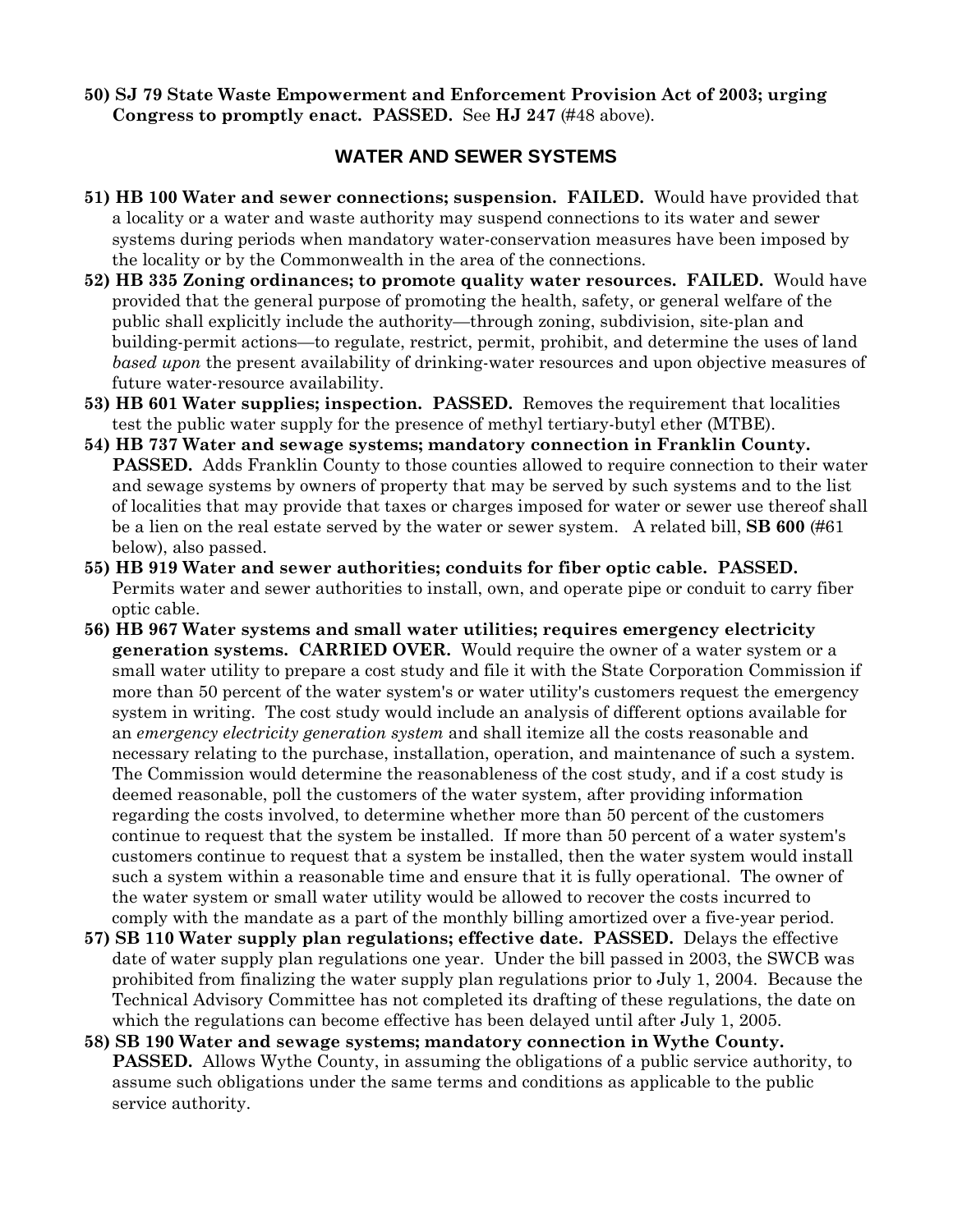- **59) SB 351 Subdivision ordinances; provisions to allow locality to determine adequate water supply sources. CARRIED OVER.** Would authorize localities to include in their subdivision ordinances provisions allowing the locality to determine whether there are adequate water sources and drinking water distribution infrastructure to deliver sufficient and safe water for human consumption to meet the demand required by a new subdivision. Before adopting such an ordinance, the locality would have to identify in its comprehensive plan, and in the local or regional water plan required by the state, the (i) adequacy of public water supply facilities that will be used in making such a determination, (ii) the areas where such subdivisions may be located, and (iii) existing water supply and infrastructure needs in the potential growth area. If the locality determined that adequate water supply or related water facilities did not exist, it would have to provide a timeframe of when such supply or facilities will be adequate to meet the water demand.
- **60) SB 400 Water-saving ordinances; localities may imposed. PASSED.** Permits localities to restrict the nonessential use of ground water during declared water shortages or water emergencies. This authority currently applies only to the City of Virginia Beach.
- **61) SB 600 Water and sewage systems; mandatory connection in Franklin County. PASSED.** Adds Franklin County to existing *Virginia Code* provisions that allow certain counties to require connection to their water and sewage systems, or to impose a nonuse fee on residents who have an adequate domestic source of potable water and a system for the disposal of sewage; grants Franklin County authority to treat certain unpaid taxes or charges imposed for water or sewers as a lien on the real estate served by the water or sewer system; and replaces population-bracket language with Amelia County.A related bill, **HB 737** (#54 above), also passed.
- **62) SB 642 Coal and gas road improvement tax; distribution of revenues to water & sewer system projects. PASSED.** Adds sewer systems and lines to water projects as an option for localities to use a portion of the coal and gas road improvement tax revenues, and provides that any revenues generated by the coal and gas road improvement tax and designated for local water or sewer projects shall be distributed to the local public service authority rather than the local governing body.

### **WATERS OF THE STATE, PORTS AND HARBORS**

- **63) HB 24 Rudee Inlet Authority; abolished. PASSED.** Repeals the 1960 act that created the Rudee Inlet Authority, which has reportedly long been dormant and whose duties have been taken over by various city offices of Virginia Beach.
- **64) HB 331 Duck blinds; allows use in certain localities and waters. CARRIED OVER.**  Would amend an Act of Assembly to allow floating blinds in the waters of Caroline, Essex, King George, Richmond, and Westmoreland counties and in portions of the Rappahannock and Potomac rivers, so long as they are staked and meet certain siting requirements.
- **65) HB 440 Oil-discharge plans; changes in provisions. PASSED.** Allows operators of tank vessels operating in Virginia waters the option of submitting a U.S. Coast Guard-approved vessel-response plan in place of the state-required oil-discharge contingency plan, and to meet the financial assurance requirement by having a U.S. Coast Guard-approved Certificate of Financial Responsibility. (Under current law, an oil-discharge contingency plan has to be filed and approved by the SWCB and the operator of the tank vessel has to deposit \$500 per gross ton of such vessel to assure against any environmental damage.)
- **66) HB 496 Floodways or floodplains; unlawful to obstruct or contaminate. FAILED.**  Would have added floodways and 100-year floodplains (to the existing banks and channels) as areas of state waters that one may not obstruct or contaminate; also would have expanded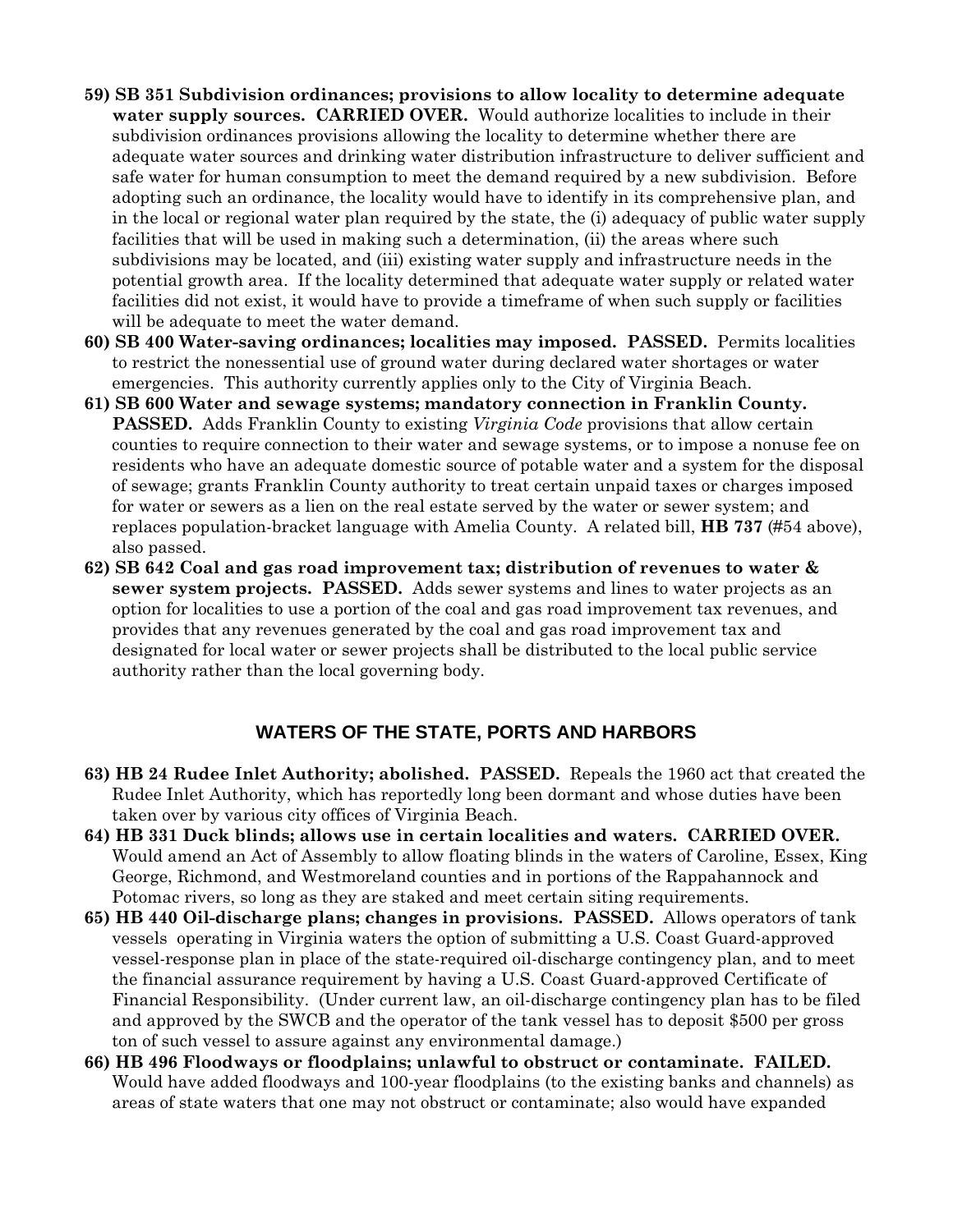venue related to this law to include similar courts in contiguous localities that share such waters as common boundaries.

- **67) HB 535 Big Sandy River watershed; provisions for removing obstructions. PASSED.**  Allows localities within the Big Sandy River watershed to bring enforcement actions against any person obstructing or dumping refuse in any tributary of the Big Sandy River; allows localities to remove obstructions that might endanger the public health or safety and to recover such costs; allows localities within the Big Sandy River watershed to require any person to notify the locality before constructing, placing, or putting a bridge, culvert, or drainpipe across the Big Sandy River or its tributaries; and exempts authorized silvicultural activities and activities conducted under a state-agency permit. A related bill, **SB 549** (# 79 below), failed.
- **68) HB 603 No-discharge zones; regulations. PASSED.** Directs the SWCB to adopt certain regulations to control the discharge of sewage from boats and vessels and to require marinas to notify boat patrons of no-discharge restrictions.
- **69) HB 685 Water Protection Permit; provisions. PASSED.** Clarifies, for purposes of obtaining a Virginia Water Protection Permit, that the diversion of water from non-navigable water channels located on private lands is *not* to be considered an impact on instream beneficial uses, so long as the water is returned to the channel undiminished. The bill also provides that a permit application is complete when the SWCB receives from the applicant any additional information it has requested as part of its permit review process; the SWCB then has 120 days to take action on the permit application.
- **70) HB 728 Solid waste; transportation by non-hazardous waste barges fee. FAILED.**  Would have authorized the Virginia Waste Management Board to establish a fee of \$7.50 on each ton of non-hazardous solid waste transported by barge or other vessel carrying, loading, or off-loading waste on Virginia waters, and would have prescribed the test required to certify that containers holding such waste are watertight, leak-proof, and designed to prevent the loss or spillage or leakage of waste.
- **71) HB 901 Shipyard Workers Fund, Vocational Incentive Scholarship Program for; created. FAILED.** Would have required the General Assembly to make an annual appropriation of \$150,000 to this fund for scholarships for shipyard workers enrolled in a threeyear program of educational instruction at Tidewater Community College.
- **72) HB 949 Subaqueous lands; Governor to convey certain in Elizabeth River to Norfolk City. PASSED.** Authorizes the Governor to convey, in a form approved by the Attorney General, certain subaqueous lands in the Elizabeth River at Norfolk to the City of Norfolk.
- **73) HB 1182 Monacan Bridge. PASSED.** Designates the Lynchburg bypass bridge across the James River between Amherst County and the City of Lynchburg the "Monacan Nation Bridge." An identical bill, **SB 560** (#80 below), also passed.
- **74) HB 1227 Rappahannock River Basin Commission; created; membership. PASSED.**  Creates the Rappahannock River Basin Commission as an independent local entity without political subdivision status, and establishes rules for representation on the Commission, quorum requirements, compensation, and conformity with the Joint Rules Committee's guidelines for collegial bodies.
- **75) HB 1450 Petroleum Storage Tank Fund; reimbursements. PASSED.** Requires that in those instances where third-party claims have been mediated or adjudicated that the reimbursement sought from the Virginia Storage Tank Fund not exceed the portion of the settlement that is reasonable and necessary to compensate the third-party damages caused by the release of petroleum. The SWCB is given the authority to determine what is reasonable and necessary compensation.
- **76) HJ 72 Nutrient management plans; JLARC to study effectiveness of implementation & performance thereof. PASSED.** Directs the Joint Legislative and Review Commission to study the effectiveness of Virginia's nutrient-management plans.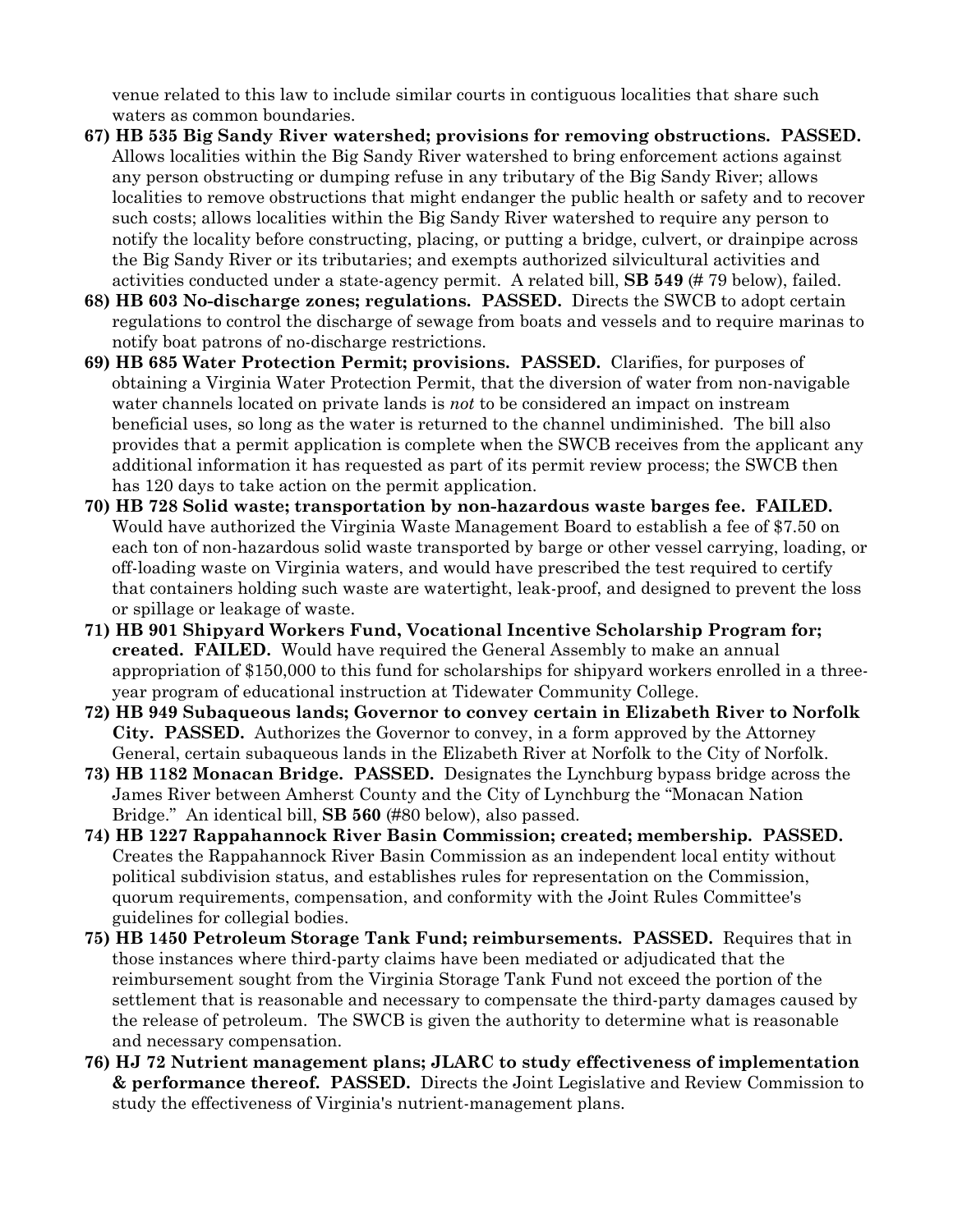- **77) SB 267 Rivanna River Basin Commission; created. PASSED.** Establishes the Rivanna River Basin Commission to provide guidance for the stewardship and enhancement of the water and natural resources of the Rivanna River Basin, and to provide a forum in which local governments and citizens can discuss issues affecting the Basin's water quality and quantity and other natural resources.
- **78) SB 406 Roanoke River Basin Advisory Committee; membership. PASSED.** Returns to the legislative members of this Advisory Committee the power to appoint non-legislative citizen members. (During the 2003 session, the power to appoint the citizen members nominated by PDCs was given to the Speaker of the House of Delegates and the Senate Committee on Privileges and Elections.)
- **79) SB 549 Big Sandy River watershed; provisions for removing obstructions. FAILED.**  Would have allowed any locality located within the Big Sandy River watershed to remove any obstructions dumped, placed, or put in tributaries of the Big Sandy River that might endanger public health or safety, provided that the owner of the property is given reasonable notice and a reasonable time to remove the obstruction, and to recover the costs for the removal of the obstruction from the owner of the property, with an exemption for those activities that are conducted pursuant to a permit issued by a state agency. A related bill, **HB 535** (#67 above), passed.
- **80) SB 560 Monacan Bridge. PASSED.** See **HB 1182** (#73 above).
- **81) SB 603 Pollutant Discharge Elimination System permits; changes duration of issuance. CARRIED OVER.** Would require that the duration of a Virginia Pollutant Discharge Elimination System permit be *no less than* five years; currently, such permits are for terms *not to exceed* five years.
- **82) SB 629 Wetlands mitigation bank; island in Potomac River adjacent to Virginia to be used thereas. PASSED.** Allows an island in the Potomac adjacent to Virginia to be used as a wetlands mitigation bank.
- **83) SB 686 Sailing vessel Virginia; authorizing Governor to enter into agreement w/Maritime Heritage Foundation. CARRIED OVER.** Would authorize the governor to enter into an agreement with the Virginia Maritime Heritage Foundation for the operation of the sailing vessel *Virginia*; would transfer ownership of the *Virginia* to the Commonwealth, but give responsibility for operation and maintenance of the ship to the Foundation; would set out the minimum requirements of the agreement; and would stipulate that the ship is to be used for trade missions, marketing, economic development, film production, festivals, and other events.

#### **OTHER**

**84) HJ 313 Commending Virginia Save Our Streams. PASSED.** States that the General Assembly commends Virginia Save Our Streams for its ongoing efforts to encourage citizens to participate in the quest for clean water.

# **Bills Organized by Fate (Passed, Failed, or Carried Over to 2005) PASSED**

- HB 24 Rudee Inlet Authority
- HB 182 Bottomlands, state-owned registration
- HB 440 Oil discharge plans
- HB 445 Erosion and sediment control and stormwater management inspectors
- HB 489 Wetlands boards
- HB 535 Big Sandy River watershed
- HB 601 Water supplies
- HB 603 No discharge zones
- HB 639 Landfills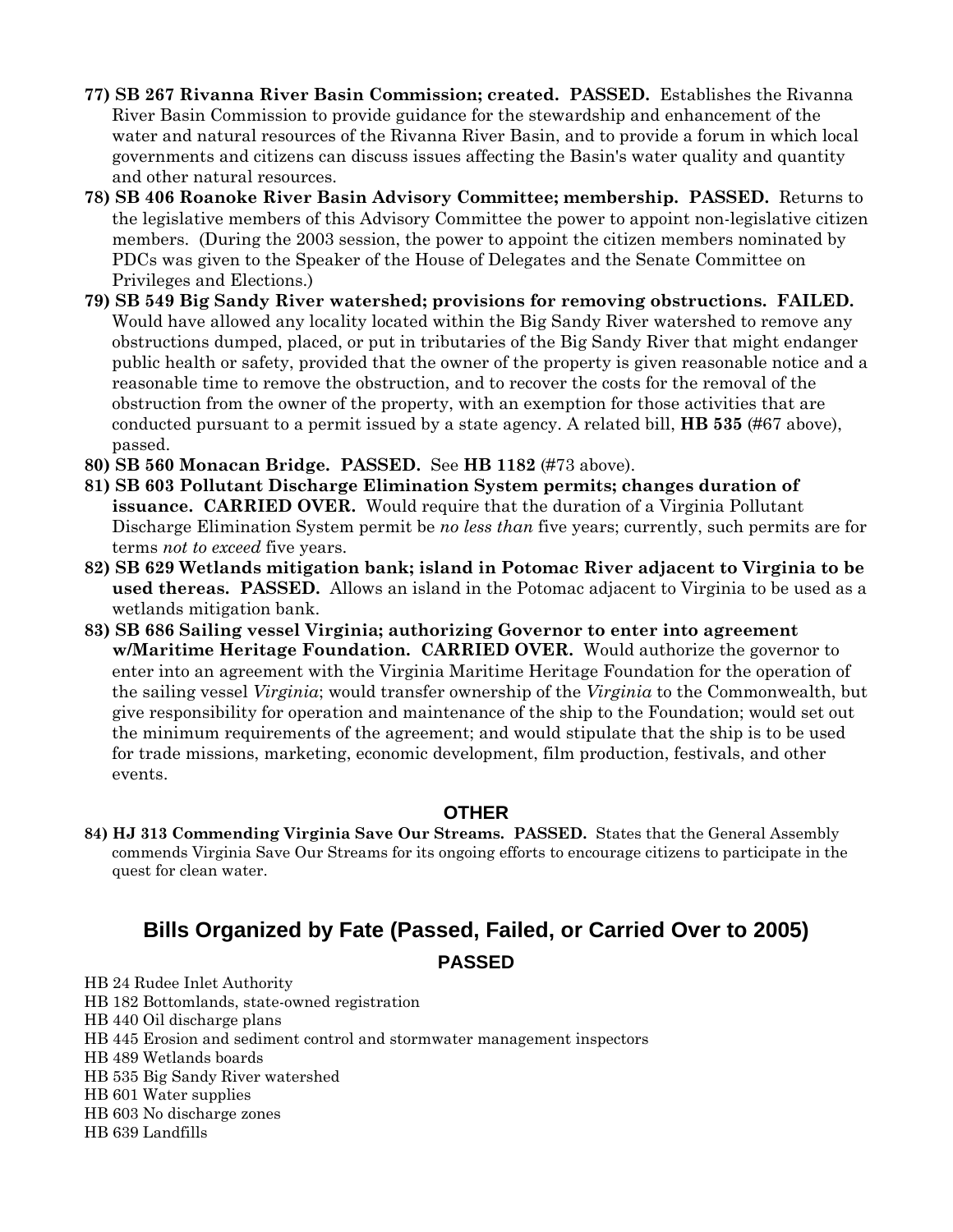HB 685 Water Protection Permit HB 737 Water and sewage systems HB 758 Hunting, trapping and fishing licenses HB 883 Conservation easements HB 919 Water and sewer authorities HB 930 Septic systems HB 949 Subaqueous lands HB 1024 Saltwater fishing licenses and permits HB 1142 Aquatic nuisance species, nonindigenous HB 1177 Stormwater management programs HB 1182 Monacan and Malcolm J. Forbes, Sr., Bridges HB 1198 Public water supplies HB 1227 Rappahannock River Basin Commission HB 1271 Soil and water conservation districts HB 1278 Oysters and clams HB 1283 Erosion & Sediment Control Law HB 1313 William J. Hargis, Jr. Library HB 1350 Environmental permit fees HB 1436 Subaqueous lands HB 1450 Petroleum Storage Tank Fund HB 1452 Fresh water and saltwater fishing HJ 72 Nutrient management plans HJ 247 Municipal solid waste HJ 313 Commending Virginia Save Our Streams SB 110 Water supply plan regulations SB 125 Water wells SB 190 Water and sewage systems SB 267 Rivanna River Basin Commission. SB 315 Green schools program SB 365 Environmental permit SB 400 Water-saving ordinances SB 406 Roanoke River Basin Advisory Committee SB 426 Stormwater SB 432 Bottomlands, state-owned SB 523 Watershed Coordination Program SB 560 Monacan Bridge SB 600 Water and sewage systems SB 605 Water columns for aquaculture purposes SB 606 Bottomlands, state-owned SB 629 Wetlands mitigation bank SB 642 Coal and gas road improvement tax

SJ 79 State Waste Empowerment and Enforcement Provision Act of 2003

#### **FAILED**

HB 100 Water and sewer connections

HB 335 Zoning ordinances

HB 446 Menhaden fishery

HB 496 Floodways or floodplains

HB 693 Natural and Historic Resources Fund and Commission

HB 728 Solid waste

HB 797 Newport News reservoir project

HB 901 Shipyard Workers Fund, Vocational Incentive Scholarship Program

HB 962 Concealed weapons

SB 104 Chesapeake Bay Preservation Act

SB 109 Submerged land permit

SB 420 Newport News reservoir project